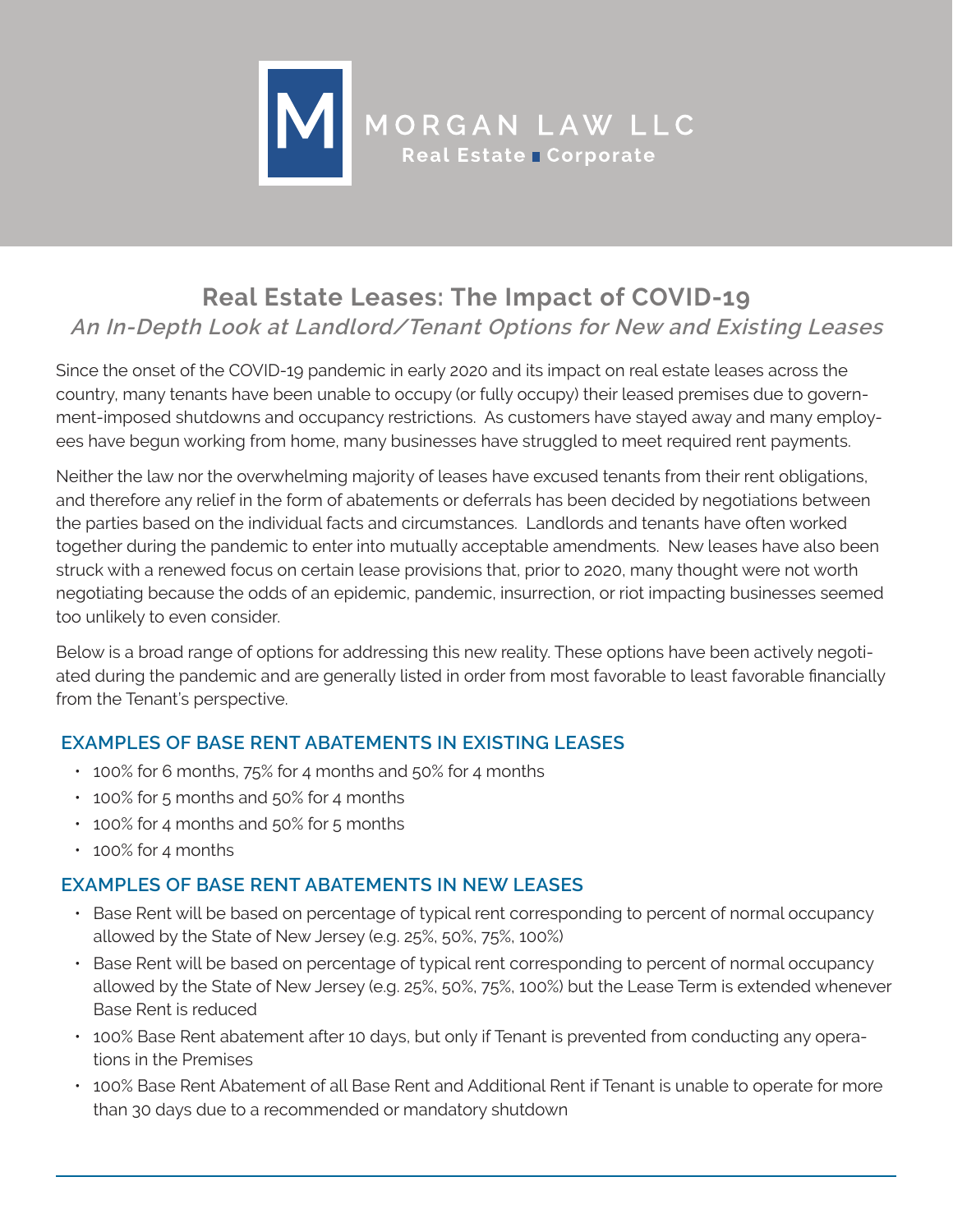

### **EXAMPLES OF BASE RENT AND ADDITIONAL RENT DEFERRALS IN EXISTING LEASES**

- 100% for 4 months, to be repaid in 4 equal installments
- 100% for 1 month, to be repaid in 3 equal installments
- 50% for 4 months, to be repaid in 4 equal installments

#### **ADDITIONAL CONSIDERATIONS AND QUESTIONS TO ASK**

- Landlords must keep in mind that their lenders will often need to approve any lease amendment or concession.
- Can security deposits be increased or should existing deposits be applied against arrears?
- Can additional guarantees be obtained as consideration for a rent abatement request?
- Timing issues throughout the lease should be carefully evaluated for potential force majeure delays (i.e. timing for both parties to obtain permits and approvals and deliver possession, complete repairs or exercise self-help remedies and timeframes to rebuild following a casualty).
- Co-tenancy rights and remedies may be triggered by pandemic-related closures, so the applicable lease provisions should be carefully evaluated and negotiated.
- Essential businesses have been open and operating throughout the pandemic, and therefore were generally less impacted and considered less risky tenants.
- Landlords have weighed the risks of pushing tenants too hard for payment against, especially particularly hard-hit tenants such as restaurants, gyms, other fitness uses, spas, and salons.
- Businesses facing great economic uncertainty have also been wary of entering into long-term commitments and permanent adjustments to their existing leases, in many cases slowing negotiations for months as the parties hope for light at the end of the tunnel.

# **AT THE HEART OF THE MATTER**

Many landlords and tenants have responded to the challenges of the pandemic to successfully negotiate new leases as well as lease amendments offering rent abatements, rent deferrals, and other concessions, if and when merited by the individual facts and circumstances. To determine the merit of such requests, some landlords have analyzed their tenants' financial statements to understand losses in business and profitability. Landlords may also request consideration in return for any concession granted, such as a lease term extension, additional security deposits and guarantees, or early termination options in the landlord's favor. Many landlords also required that their tenants apply for PPP and EIDL loans and use the funds to pay their rent.

In cases where businesses show little or no chance of survival, some landlords have even been willing to terminate leases (with or without a termination payment) simply to gain back control of the space, rather than relying on the court system (which is currently tremendously backlogged due to its own pandemic-related challenges and cannot offer a timely remedy).

The events of the past year have proven the importance of boring but crucial fundamentals. Entering into a lease transaction from a landlord's perspective is primarily a credit decision. What are the odds that the negotiated rent will be paid? The answer depends on the fundamentals of the particular tenant and a myriad of other risk factors, including the possibility of an epidemic, pandemic, insurrection, riots and other force